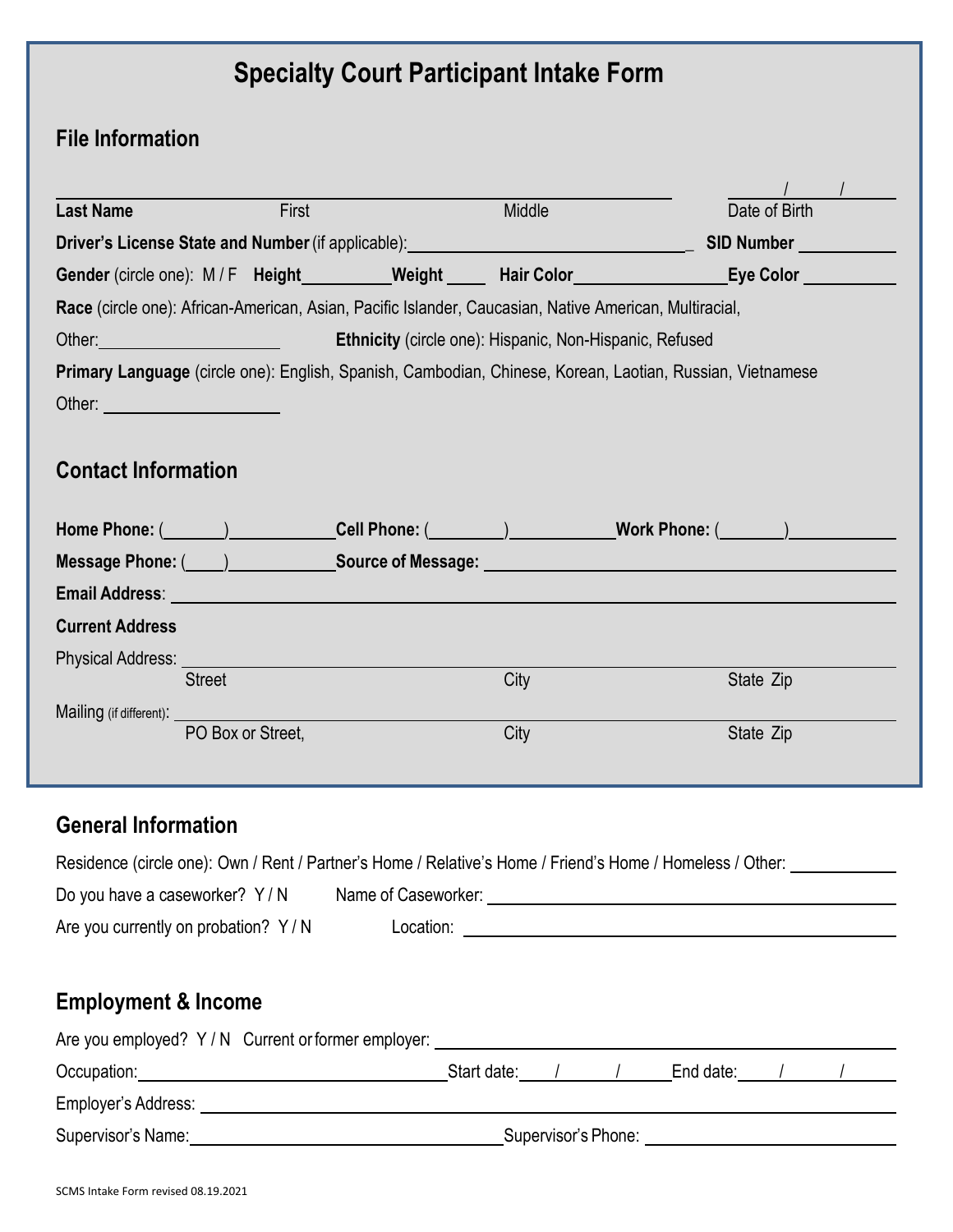| <b>Typical Work Schedule:</b> Typical Work Schedule:                        | How many hours do you work per week? ______________ |
|-----------------------------------------------------------------------------|-----------------------------------------------------|
| Income: \$ Per: hour / week / month / year                                  |                                                     |
| If terminated, why?                                                         |                                                     |
| If not employed, what is your primary source of income?                     |                                                     |
|                                                                             |                                                     |
| <b>Criminal History</b><br>Please list past convictions and pending charges |                                                     |

| Case Number                                      | Date Filed | Charge Filed              | Vio/Mis/Fel/Ref                                                                                                                                                                                                               | <b>Status</b>                                                                                                                                                                                                                  | Result                      |  |
|--------------------------------------------------|------------|---------------------------|-------------------------------------------------------------------------------------------------------------------------------------------------------------------------------------------------------------------------------|--------------------------------------------------------------------------------------------------------------------------------------------------------------------------------------------------------------------------------|-----------------------------|--|
| Case Number                                      | Date Filed | Charge Filed              | Vio/Mis/Fel/Ref                                                                                                                                                                                                               | <b>Status</b>                                                                                                                                                                                                                  | Result                      |  |
| Case Number                                      | Date Filed | Charge Filed              | Vio/Mis/Fel/Ref                                                                                                                                                                                                               | <b>Status</b>                                                                                                                                                                                                                  | Result                      |  |
| <b>Vehicles</b>                                  |            |                           |                                                                                                                                                                                                                               |                                                                                                                                                                                                                                |                             |  |
|                                                  |            |                           | Do you own any vehicles? Y/N Make: Most Change Model: Model: Model: Model: Model: Model: Model: Model: Model: Model: Model: Model: Model: Model: Model: Model: Model: Model: Model: Model: Model: Model: Model: Model: Model: | Year: The Management of the Management of the Society of the Society of the Management of the Management of the Management of the Management of the Management of the Management of the Management of the Management of the Ma |                             |  |
|                                                  |            |                           | Color: License Plate Number: Color: Color: Color: Color: Color: Color: Color: Color: Color: Color: Color: Colo                                                                                                                |                                                                                                                                                                                                                                |                             |  |
| <b>Education</b>                                 |            |                           |                                                                                                                                                                                                                               |                                                                                                                                                                                                                                |                             |  |
| Highest Level of Education: □ Some Middle School |            |                           | $\Box$ Some High School $\Box$ High School Graduate                                                                                                                                                                           |                                                                                                                                                                                                                                |                             |  |
| $\Box$ Some College                              |            | $\Box$ Associate's Degree | $\Box$ Bachelor's Degree                                                                                                                                                                                                      |                                                                                                                                                                                                                                | $\Box$ Post Graduate Degree |  |
|                                                  |            |                           | Are you currently enrolled in school? Y/N If so, where? _________________________                                                                                                                                             |                                                                                                                                                                                                                                |                             |  |
|                                                  |            |                           | If not, list last school attended: example and a series of the state of the state of the state of the state of                                                                                                                |                                                                                                                                                                                                                                |                             |  |
| <b>Military Service</b>                          |            |                           |                                                                                                                                                                                                                               |                                                                                                                                                                                                                                |                             |  |
| Have you ever served in the military? Y/N        |            |                           | Branch: Capacity: Capacity:                                                                                                                                                                                                   |                                                                                                                                                                                                                                |                             |  |
| Active? Y / N                                    |            |                           | Service During Combat? Y / N                                                                                                                                                                                                  |                                                                                                                                                                                                                                |                             |  |

| Date enlisted |               |  |   | l )ischarge date: |   |  | )اجرا | vpe: |  |
|---------------|---------------|--|---|-------------------|---|--|-------|------|--|
| $-$           | $\sim$ $\sim$ |  | . | $\sim$ $\sim$     | . |  |       |      |  |

Do you receive health care from the VA? Y / N Do you receive Veterans benefits for a service connected disability? Y /N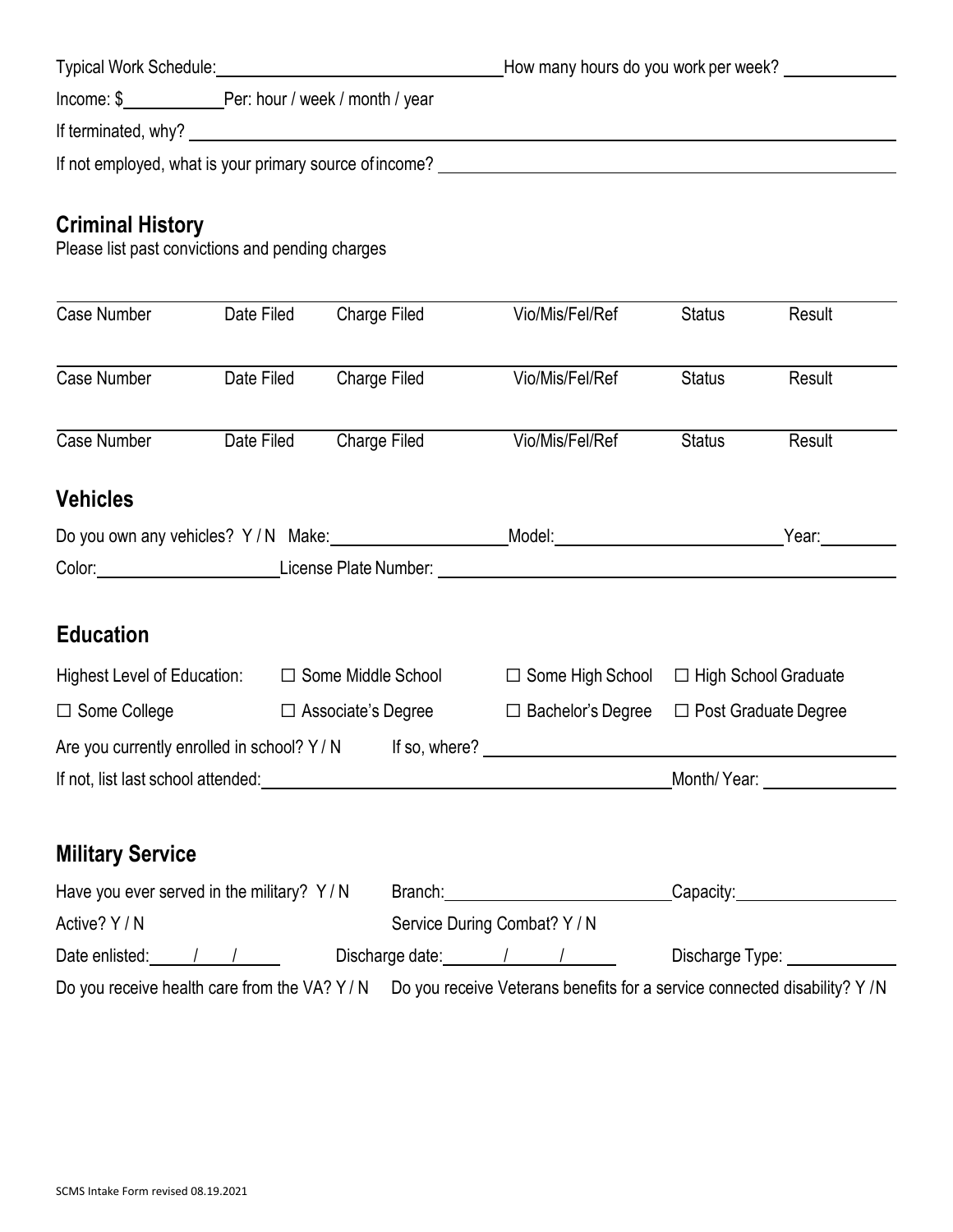# **Family Information**

**Marital Status**: Single / Married / Divorced / Widowed / Separated / Partner

|                                                                                                  | <b>First Name</b>   | Middle Name                              | Last Name  |                                     | Date of Birth                               |
|--------------------------------------------------------------------------------------------------|---------------------|------------------------------------------|------------|-------------------------------------|---------------------------------------------|
| Phone Number: $(\_\_\_)$                                                                         |                     |                                          |            |                                     |                                             |
|                                                                                                  |                     |                                          |            |                                     |                                             |
| <b>Street</b>                                                                                    |                     | City                                     |            | State                               | Zip                                         |
|                                                                                                  |                     |                                          |            |                                     | Does the family member live with you? Y / N |
| Uses Drugs or Alcohol? Y/N No Contact Order? Y/N                                                 |                     |                                          |            | On Probation? Y/N Incarcerated? Y/N |                                             |
| <b>Dependents / Children</b>                                                                     |                     |                                          |            |                                     |                                             |
|                                                                                                  |                     |                                          |            |                                     |                                             |
| <b>First Name</b>                                                                                | Middle Name         | Last Name                                |            |                                     | Date of Birth                               |
| <b>Street</b>                                                                                    |                     | City                                     |            | State                               | Zip                                         |
|                                                                                                  |                     |                                          |            | Does the child live with you? Y/N   |                                             |
| DHS Involved? Y / N / Previously                                                                 |                     | Number of times in foster care: ________ |            |                                     |                                             |
| Who has legal custody? $\Box$ I do $\Box$ other parent $\Box$ other family $\Box$ DHS $\Box$ OYA |                     |                                          |            |                                     | $\Box$ adult child                          |
|                                                                                                  |                     |                                          |            |                                     |                                             |
| <b>First Name</b>                                                                                | Middle Name         | Last Name                                |            |                                     | Date of Birth                               |
|                                                                                                  |                     |                                          |            |                                     |                                             |
| <b>Street</b>                                                                                    |                     | City                                     |            | <b>State</b>                        | Zip                                         |
|                                                                                                  |                     |                                          |            | Does the child live with you? Y/N   |                                             |
| DHS Involved? Y / N / Previously                                                                 |                     | Number of times in foster care: ________ |            |                                     |                                             |
| Who has legal custody? $\Box$ I do $\Box$ other parent                                           |                     | $\Box$ other family                      | $\Box$ DHS | $\Box$ OYA                          | $\Box$ adult child                          |
|                                                                                                  |                     |                                          |            |                                     |                                             |
| <b>First Name</b>                                                                                | Middle Name         | Last Name                                |            |                                     | Date of Birth                               |
| Address:                                                                                         |                     |                                          |            |                                     |                                             |
| <b>Street</b>                                                                                    |                     | City                                     |            | <b>State</b>                        | Zip                                         |
| Frequency of Contact:                                                                            |                     |                                          |            | Does the child live with you? Y/N   |                                             |
| DHS Involved? Y / N / Previously                                                                 |                     | Number of times in foster care:          |            |                                     |                                             |
| Who has legal custody? $\Box$ I do                                                               | $\Box$ other parent | $\Box$ other family                      | $\Box$ DHS | $\Box$ OYA                          | $\Box$ adult child                          |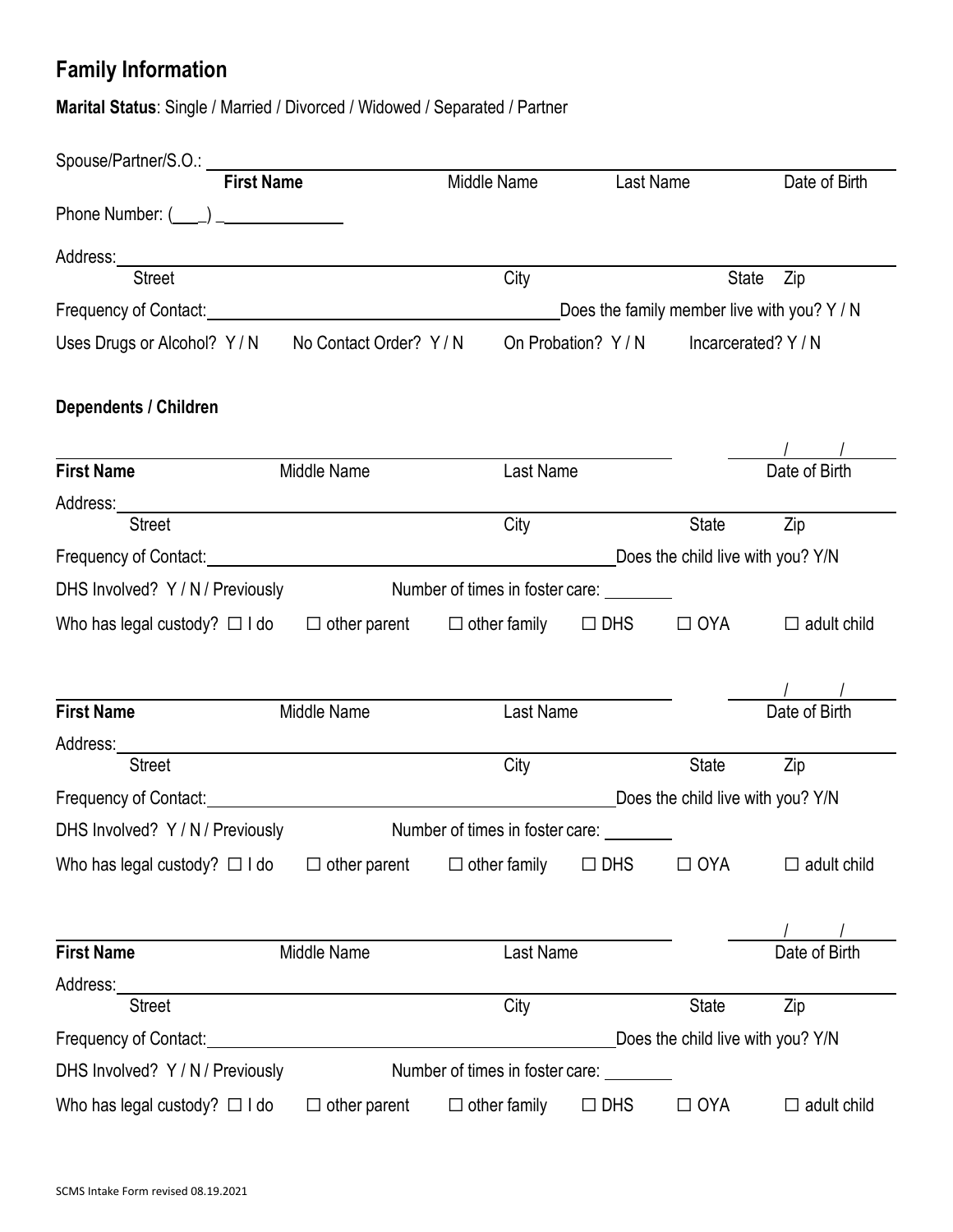### **Other Contacts**

| <b>First Name</b>                                | Middle Name                                                                                                                                                                                                                    | Last Name                                                |                                      | Date of Birth       |  |
|--------------------------------------------------|--------------------------------------------------------------------------------------------------------------------------------------------------------------------------------------------------------------------------------|----------------------------------------------------------|--------------------------------------|---------------------|--|
|                                                  |                                                                                                                                                                                                                                |                                                          |                                      |                     |  |
|                                                  |                                                                                                                                                                                                                                |                                                          |                                      |                     |  |
|                                                  |                                                                                                                                                                                                                                |                                                          |                                      |                     |  |
| <b>Street</b>                                    |                                                                                                                                                                                                                                | City                                                     |                                      | State<br>Zip        |  |
|                                                  | Frequency of Contact: <u>Contactive Contactive Contact</u>                                                                                                                                                                     |                                                          | Does the person live with you? Y / N |                     |  |
| Uses Drugs or Alcohol? Y/N No Contact Order? Y/N |                                                                                                                                                                                                                                | On Probation? Y/N                                        |                                      | Incarcerated? Y / N |  |
|                                                  |                                                                                                                                                                                                                                |                                                          |                                      |                     |  |
| <b>First Name</b>                                | Middle Name                                                                                                                                                                                                                    | Last Name                                                |                                      | Date of Birth       |  |
|                                                  |                                                                                                                                                                                                                                |                                                          |                                      |                     |  |
|                                                  |                                                                                                                                                                                                                                |                                                          |                                      |                     |  |
| <b>Street</b>                                    |                                                                                                                                                                                                                                | City                                                     |                                      | <b>State</b><br>Zip |  |
|                                                  |                                                                                                                                                                                                                                |                                                          | Does the person live with you? Y / N |                     |  |
| Uses Drugs or Alcohol? Y/N No Contact Order? Y/N |                                                                                                                                                                                                                                | On Probation? Y/N                                        |                                      | Incarcerated? Y / N |  |
| Are you eligible for VA benefits? Y/N            | Are you pregnant? Y/N Significant other pregnant? Y/N                                                                                                                                                                          | Are you eligible for tribal benefits? Y / N              | Due Date: 1 1                        |                     |  |
|                                                  | Physician Name: Name: Name and All Albert All Albert Albert Albert Albert Albert Albert Albert Albert Albert Albert Albert Albert Albert Albert Albert Albert Albert Albert Albert Albert Albert Albert Albert Albert Albert A |                                                          |                                      |                     |  |
|                                                  |                                                                                                                                                                                                                                |                                                          |                                      |                     |  |
|                                                  |                                                                                                                                                                                                                                |                                                          |                                      |                     |  |
|                                                  | <b>Substance Use History</b> (list any substances used past or present)                                                                                                                                                        |                                                          |                                      |                     |  |
|                                                  | Age you first used drugs: Longest abstinent/sober period: _______ months Length of use: ________ years                                                                                                                         |                                                          |                                      |                     |  |
| Drug                                             |                                                                                                                                                                                                                                | Route (smoke/snort/oral/IV) How often Last Use Age Began |                                      |                     |  |
|                                                  |                                                                                                                                                                                                                                |                                                          |                                      |                     |  |
|                                                  |                                                                                                                                                                                                                                |                                                          |                                      |                     |  |
|                                                  |                                                                                                                                                                                                                                |                                                          |                                      |                     |  |
|                                                  |                                                                                                                                                                                                                                |                                                          |                                      |                     |  |